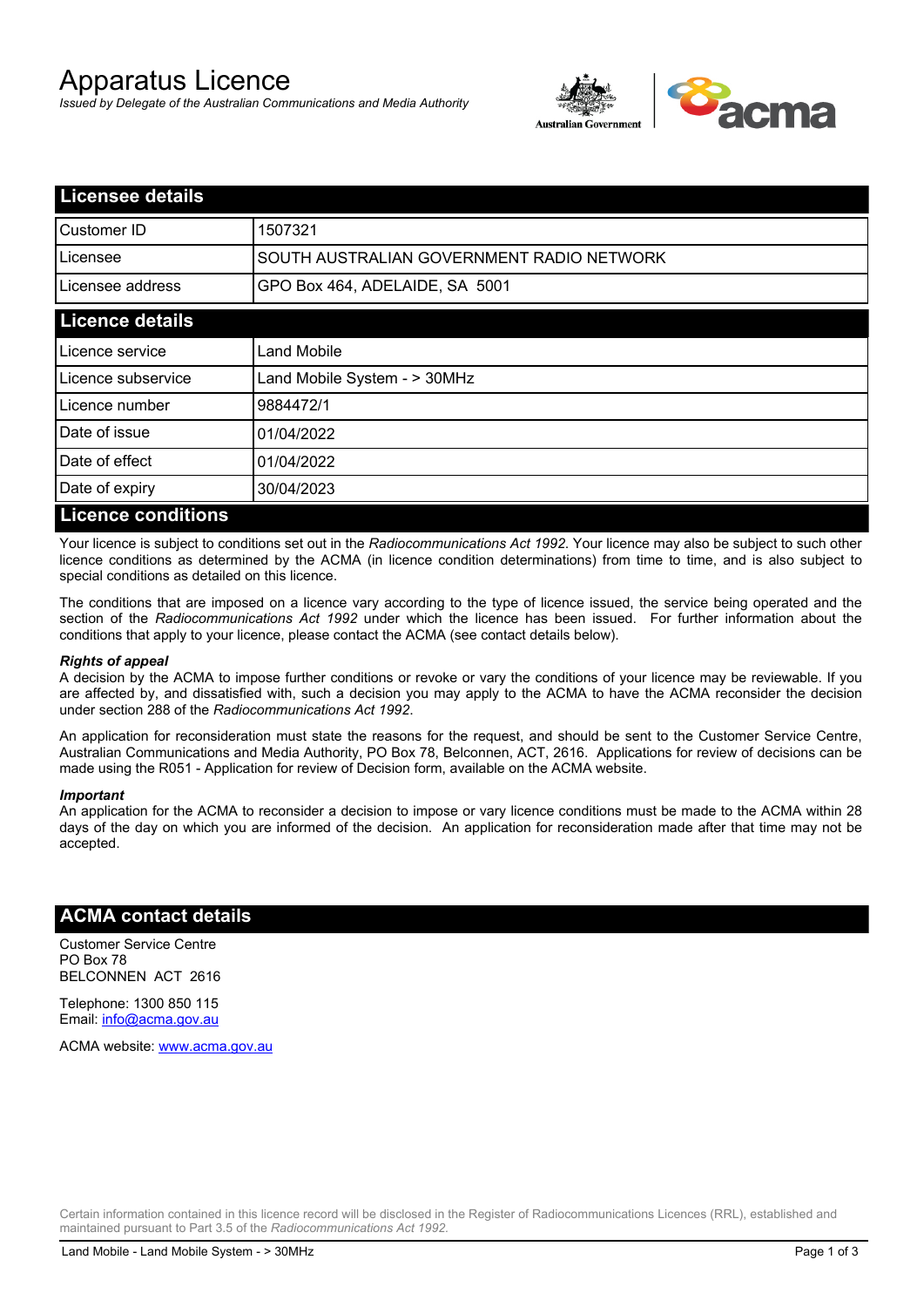## **Advisory Notes applying to licence no.: 9884472/1**

Conditions applicable to the operation of Land Mobile System station(s) authorised under this licence can be found in the Radiocommunications Licence Conditions (Apparatus Licence) Determination and the Radiocommunications Licence Conditions (Land Mobile Licence) Determination. Copies of these determinations are available from the ACMA and from the ACMA home page (www.acma.gov.au).